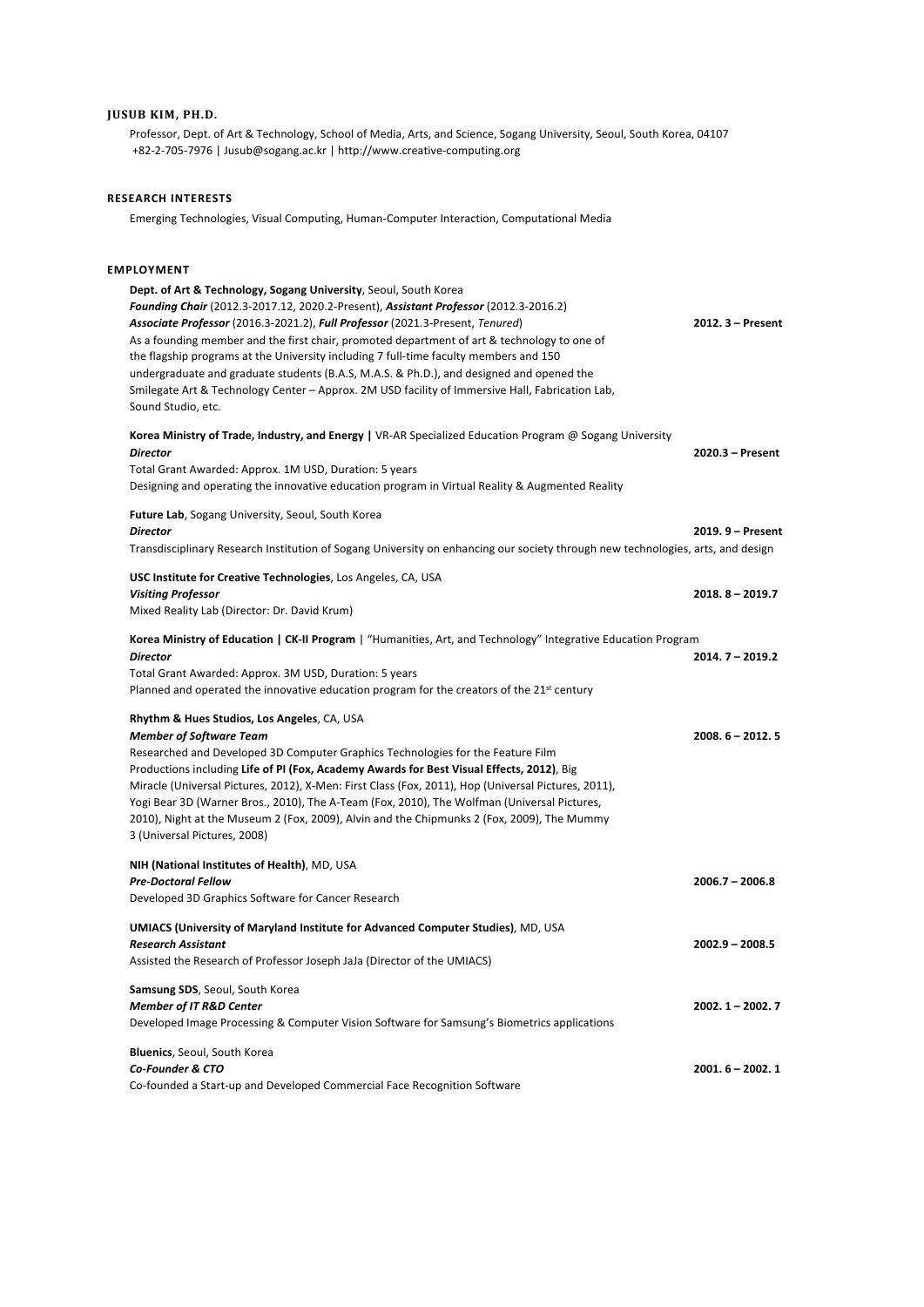**EDUCATION**

|    | University of Maryland, College Park, MD, USA<br>Ph.D. in Electrical & Computer Engineering   Computer Graphics<br>Dissertation: Efficient Rendering of Large 3D and 4D Scalar Fields<br>Advisor: Prof. Joseph JaJa | 2008.8         |
|----|---------------------------------------------------------------------------------------------------------------------------------------------------------------------------------------------------------------------|----------------|
|    | Yonsei University, Seoul, South Korea<br>M.S. in Electronics Engineering   Computer Vision<br>Thesis: Fast Face Localization Algorithm for Real Time Face Detection<br>Advisor: Jaihie Kim                          | 2002.2         |
|    | Yonsei University, Seoul, South Korea<br><b>B.S. in Electronics Engineering</b><br>Thesis: HMD Design for Virtual Reality                                                                                           | 2000.2         |
|    | <b>TEACHING</b>   Courses Taught                                                                                                                                                                                    |                |
| 1. | <b>Creative Algorithm</b>                                                                                                                                                                                           | 2016 - Present |
|    | Intro to Algorithms in the context of Creative Applications                                                                                                                                                         |                |
| 2. | <b>Computer Graphics</b>                                                                                                                                                                                            | 2015 - Present |
| 3. | Intro to Interactive Computer Graphics Course with Flip-Learning Method<br><b>Intro to Creative Computing</b>                                                                                                       | 2014 - Present |
|    | Intro to Computing Course in the Creative Context using Processing                                                                                                                                                  |                |
| 4. | <b>Programming Interactive Media</b>                                                                                                                                                                                | 2017           |
| 5. | Creating Web-based Creative Work using HTML5, CSS3, JavaScript<br>Intro to Art & Technology                                                                                                                         | 2012 - 2017    |
|    | Overview of the history of art & technology in Film/Animation, Games, and Media Arts                                                                                                                                |                |
| 6. | <b>Mathematics &amp; Visual Arts</b>                                                                                                                                                                                | 2014           |
|    | Computer visual arts creation course based on 3D mathematics & code                                                                                                                                                 |                |
| 7. | C Language<br>Unusual way of learning C guided by graphic design principles                                                                                                                                         | 2012 - 2013    |
| 8. | <b>College Mathematics</b>                                                                                                                                                                                          | $2012 - 2013$  |
|    | Linear Algebra (Vectors, Matrix, and Transformation)                                                                                                                                                                |                |
|    | <b>TEACHING</b>   Master & Doctoral Students Supervised                                                                                                                                                             |                |
| 1. | Shinhyo Kim (B.A., Ewha University)<br>Thesis: E-mmersive book: the AR book that assists the syntopical reading                                                                                                     | 2018.2         |
| 2. | Seungwan Ha (B.A., Chung-Ang University)                                                                                                                                                                            | 2018.2         |
|    | Thesis: Interactive Photograph: the photograph that enhances social presence                                                                                                                                        |                |
| З. | Soyoung Han (B.A., Sogang University)                                                                                                                                                                               | 2018.8         |
| 4. | Thesis: Crowdsourced Dictionary Based New Platform UX Design<br>Minsu Kang (B.A., Sungkyunkwan University)                                                                                                          | 2017.7         |
|    | (Transferred to California Institutes of Arts)                                                                                                                                                                      |                |
| 5. | Yeorim Choi (B.A., Sookmyung University)                                                                                                                                                                            | 2019.2         |
|    | Thesis: Designing A ML-Based Ballet Experience System for Enhancing Physical Self-Efficacy                                                                                                                          |                |
| 6. | Yunsun Son (B.A., Hanyang University)<br>Thesis: TBD                                                                                                                                                                | TBD            |
| 7. | Sunghoon Park (B.A., Sogang University)                                                                                                                                                                             | <b>TBD</b>     |
|    | Thesis: TBD                                                                                                                                                                                                         |                |
| 8. | Jihyun Park (B.S., Kookmin University)                                                                                                                                                                              | 2020.2         |
| 9. | Thesis: Solving the Abusive Comments Problem through ML-based Visualization<br>Sieun Park (B.S., Soongsil University)                                                                                               | 2020.2         |
|    | Thesis: Converting 2-D Artworks into 2.5-D Content for More Immersive HMD VR Exhibition Experience                                                                                                                  |                |
|    | 10. Yunyoung Jang (B.A., Kookmin University)                                                                                                                                                                        | 2020.8         |
|    | Thesis: Exhibiting Digital Anamorphic Art Using Gaze Detection Technology with Non-Head mounted display                                                                                                             |                |
|    | 11. Sanghyeop Lee (B.S., Konkuk University)<br>Thesis: Designing a Web Novel System using ML-based Sound Generation                                                                                                 | 2021.2         |
|    | 12. Beksin Sung (B.A., Incheon Catholic University)                                                                                                                                                                 | <b>TBD</b>     |
|    | Thesis: TBD                                                                                                                                                                                                         |                |
|    | 13. Dayoung Lee (B.A.S., Sogang University)                                                                                                                                                                         | TBD            |
|    | Thesis: TBD<br>14. Hyesun Han (B.A., Kyungki University)                                                                                                                                                            | TBD            |
|    | Thesis: TBD                                                                                                                                                                                                         |                |
|    | 15. Boyoung Lim (B.A., Korean National University of Arts)                                                                                                                                                          | <b>TBD</b>     |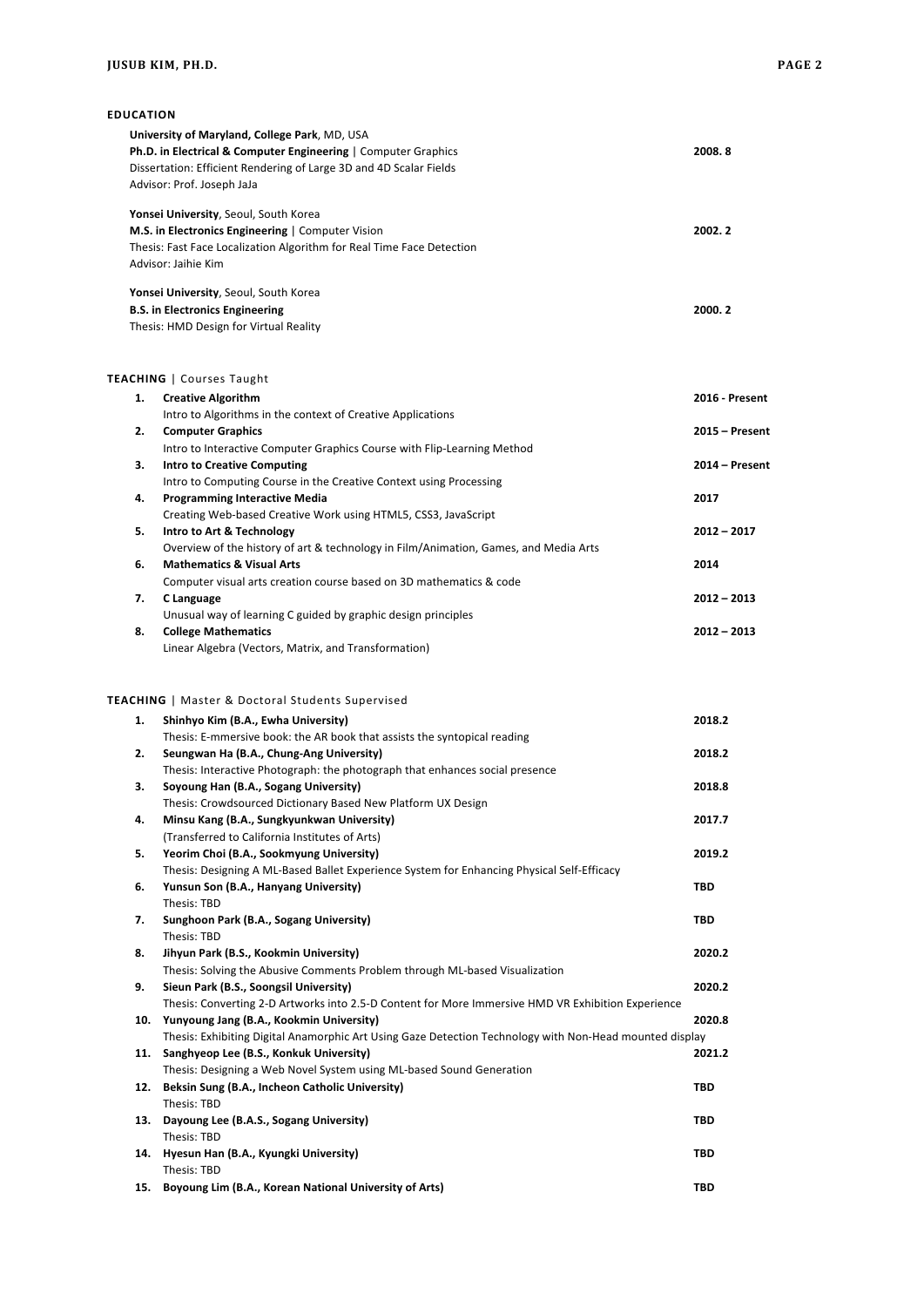|     | Thesis: TBD                                                              |     |
|-----|--------------------------------------------------------------------------|-----|
| 16. | JongKook Won (B.S., Computer Science)                                    | TBD |
|     | Thesis: TRD                                                              |     |
| 17. | Jungmin Park (B.S., Seoul National University of Science and Technology) | TBD |
|     | Thesis: TRD                                                              |     |
| 18. | Haejung Suk (M.F.A., Hongik University)                                  | TBD |
|     | Thesis: TBD                                                              |     |

### **RESEARCH** | Grants Received

| 1. | Ministry of Gender Equality and Family   Eternal Testimony                                                               |                    |
|----|--------------------------------------------------------------------------------------------------------------------------|--------------------|
|    | <b>Principal Investigator</b>                                                                                            | $2020.7 - 2020.12$ |
| 2. | CARE, USA   Eternal Testimony                                                                                            |                    |
|    | <b>Principal Investigator</b>                                                                                            | $2019.9 - 2020.8$  |
| 3. | Ministry of Education   Development of Scalable Solutions to Promote Mental Health through Smart Media and Crowdsourcing |                    |
|    | <b>Principal Investigator</b>                                                                                            | $2016.9 - 2017.8$  |
| 4. | Sogang University Research Grant   Hanbok Art Content Development using 360 VR                                           |                    |
|    | <b>Principal Investigator</b>                                                                                            | $2015.5 - 2016.2$  |
| 5. | d'Strict Inc.   HMD VR Content Development for Science Museum                                                            |                    |
|    | <b>Principal Investigator</b>                                                                                            | $2015.7 - 2016.6$  |
| 6. | LG Electronics   OpenGL ES 3.0 Real-Time Natural Effects Development for Smartphone                                      |                    |
|    | <b>Principal Investigator</b>                                                                                            | $2013.5 - 2014.1$  |
| 7. | Samsung Electronics   Low-Power Smartphone Lock-Screen UI Development                                                    |                    |
|    | <b>Principal Investigator</b>                                                                                            | $2013.2 - 2013.12$ |
| 8. | Sogang University Research Grant   Interactive Photorealistic Music Visualization                                        |                    |
|    | <b>Principal Investigator</b>                                                                                            | $2012.5 - 2013.4$  |

### **RESEARCH** | Published Journal Papers

- 1. Seungwan Ha & Jusub Kim (2020). *Designing a Scalable, Accessible, and Effective Mobile App Based Solution for Common Mental Health Problems***, International Journal of Human–Computer Interaction**, 36(14), 1354-1367.
- 2. Sien Park and Jusub Kim (2020). *Converting 2-D Artworks into 2.5-D Content for More Immersive HMD VR Exhibition Experience.*  **Journal of Digital Contents Society**, 21(4), 653-661.
- 3. Jihyun Park and Jusub Kim (2020). *Solving the Abusive Comments Problem through ML-based Visualization*. **Journal of Digital Contents Society**, 21(4), 771-779.
- 4. Sey Min and Jusub Kim (2019). *ML-based Interactive Data Visualization System for Diversity and Fairness Issues*, **International Journal of Contents**, 15(4), 1-7.
- 5. Hyun Kyung Chae, Eun-ha Kim, Jeongsook Park, Jusub Kim, Bongki Moon, Jinseon Yu, Shin-hyo Kim, Seung Nam Shin (2019). *Design and the Web System of East-Asian Music Database, Innovative and Inclusive (EMDB II): Writing Integrated Music History of East Asia*, **Journal of the Musicology Society of Korea**, 37(0), 7-60.
- 6. Seungwan Ha & Jusub Kim (2019*). I-Portrait: An Interactive Photograph System for Enhancing Social Presence***, International Journal of Human–Computer Interaction**, 35(20), 1906-1913.
- 7. Saebom Kwon, Jusub Kim (2019). *Enhancing Music Listening Experience Based on Emotional Contagion and Real-time Facial Expression Retargeting***. Journal of Digital Contents Society**, 20(6), 1117-1124.
- 8. Sinhyo Kim, Jusub Kim. (2019). *e-mmersive Book: a HMD AR Book that Assists Syntopical Reading*. **Journal of Digital Contents Society**, 20(8), 1503-1512.
- 9. Yeorim Choi, Jusub Kim. (2019). *TransMotion: A ML-based Ballet Experience System for Enhancing Physical Self-Efficacy*. **Journal of Digital Contents Society,** 20(9), 1701-1708.
- 10. Boa Rhee and Jusub Kim (2016). *A study on users' experiences with VR applications of artworks: The future of VR Applications in Art Museums*. **Korea Science & Art Forum**, 25(1), 273-285.
- 11. Wayne De Fremery and Jusub Kim (2014), *Kim So-wŏl's* Chindallaekkot *(Azaleas) as an Immersive Environment.* **Acta Koreana**, 17(1), 5- 27.
- 12. Jusub Kim and Jiyoung Lee (2014). *A Study on Developing a Guideline for Chat Room Design on Mobile Instant Messengers – focused on smart phone users of Korea and Japan.* **Journal of Korea Digital Design**, 14(4), 283-293.
- 13. Jusub Kim and Wayne De Fremery (2013). *Experimental Visualizations of Korean Poetry with Procedural Modeling*. Journal of Korea **Digital Design**, 13(4), 61-70.
- 14. Jiyoung Lee and Jusub Kim (2013). *A Study on Developing a Guideline for Lock-screen Design on Smart Devices - Focused on Smartphone Users of Korea and U.S.A.* **Journal of Korea Digital Design**, 13(4), 71-81.
- 15. Jusub Kim (2013). *A Study on Choreographing and Performing Digital Water.* **Journal of Korea Digital Design**, 13(3), 453-462.
- *16.* Jusub Kim and Joong Jae E (2013)**.** *A Study on Creating a Volumetric 3D Display using LED.* **Journal of Korea Digital Design**, 13(3), 667- 676.
- 17. Jusub Kim and Joseph JaJa (2009). *Streaming Model based Volume Ray Casting Implementation for Cell B.E.* **Scientific Programming**, 17(1-2), IOS Press.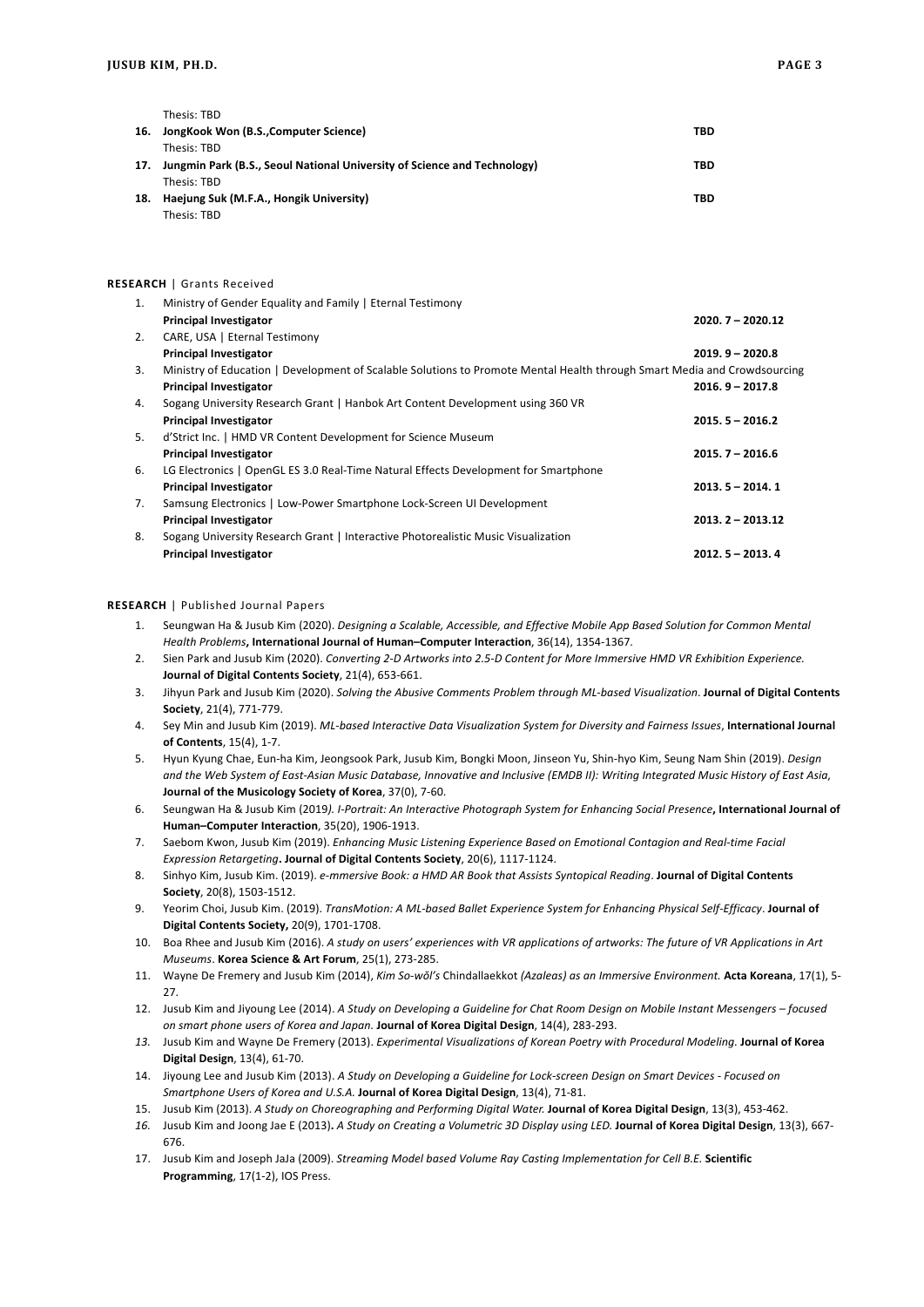#### **RESEARCH** | Conference Proceedings

- 1. Park, S., Chon, S., Lee, T., & Kim, J. (2019). Toward the Experiential VR Gallery using 2.5-D, **Proceedings of 25th International Symposium on Electronic Art (ISEA)**, Jun 2019
- 2. Yunsun Son and Jusub Kim (2019), MindPlay: An EEG-based Musical Instrument for Subconscious Ensemble, **Proceedings of 25th International Symposium on Electronic Art (ISEA)**, Jun, 2019
- 3. *The effectiveness of CBT-based Mobile Application on Mental Health* Yourim Kim, Yujin Bang, Eunyoung Son, Jusub Kim, Hyang Sook Kim, **The Annual Convention of the American Psychological Association**, Aug 9, 2018
- 4. *e-mmersive Book: the AR book that assists the syntopical readin*g Shinhyo Kim, Jihyun Kim, and Jusub Kim, **HCI Korea**, Feb 1, 2018
- 5. *Interactive Photograph that enhances emotional bonding* Seungwan Ha and Jusub Kim, **HCI Korea**, Feb 1, 2018
- 6. *Augmented Memory: Site-specific Social Media with AR*
- Sunghoon Park and Jusub Kim, **HCI Korea**, Feb 1, 2018 7. *HandSpan-EX: Sensor Fusion-based Precise Localization System for Highway Driving*
- Ho Gi Jung, Jae Kyu Suhr, Kyongtack Choi, Hyung Gyu Oh, Jusub Kim, **Fall Conference of the Korean Society of Automotive Engineers**, 2017
- *8. Guided Music Listening: Can a Virtual Character Help Us Appreciate Music Better?* Saebom Kwon, Hyang Sook Kim, and Jusub Kim, **HCI Korea**, Feb 8, 2017
- *9. PerSon: Personalized Sonification of Everyday Life* Chaerin Park and Jusub Kim, **HCI Korea**, Feb 8, 2017
- *10. Interactive Storytelling-based Digital Archive Search Service Design* Shinhyo Kim, Hyun-Kyung Chae, and Jusub Kim, **HCI Korea**, Feb 8, 2017
- 11. *Crowdsourcing-based Psychotherapy Application UX Design* Soyoung Han, Hyang Sook Kim, and Jusub Kim, **HCI Korea**, Feb 8, 2017
- 12. *Hololens-based Immersive Interactive Storytelling Design: From 'Sit & Watch' to 'Walk & Experience'* Shinhyo Kim, Soyoung Han, and Jusub Kim, **HCI Korea**, Feb 8, 2017
- *13. Interactive Storytelling for Music Archive* Shinhyo Kim and Jusub Kim, **BRINGING THE PAST INTO THE FUTURE: CREATING AND CURATING DIGITAL MUSIC ARCHIVES**, Seoul, Korea, Oct 29, 2016
- *14. The Suitability of VR Artwork as an Immersive Learning Tool*
- Boa Lee and Jusub Kim**, The Korea Society of Computer and Information Annual Conference**, Kwangju, Korea, Jan 14, 2016 *15. Choreographing Digital Water*
- Jusub Kim**, 6th International Conference on Intelligent Technologies for Interactive Entertainment**, Chicago, USA, July 9, 2014 *16. A Study on Real-Time Visual Music using Digital Water*
- Jusub Kim, **Korean Computer Graphics Annual Conference**, Pusan, Korea, Jun 19, 2013 *17. Kim so-wol's Chindallaekkot as an Immersive Environment*
- Wayne de Fremery and Jusub Kim, **Proceedings of The 7th Keimyung International Conference On Korean Studies** *18. Streaming Model based Volume Ray Casting Implementation for Cell Broadband Engine*
- Jusub Kim and Joseph JaJa, **Proceedings of EUROGRAPHICS/ACM SIGGRAPH Symposium on Parallel Graphics and Visualization**, 2008 *19. Component-based Data Layout for Efficient Slicing of Very Large Multidimensional Volumetric Data*
- Jusub Kim and Joseph JaJa, **Proceedings of 19th International Conference on Scientific and Statistical Database Management**, IEEE Computer Society, 2007
- *20. Information-Aware 2^n Trees for Efficient Out-of-Core Indexing of Very Large Multidimensional Volumetric Data* Jusub Kim and Joseph JaJa, **Proceedings of International Conference on Scientific and Statistical Database Management**, IEEE Computer Society, 2007
- *21. Temporal Range Exploration of Large Scale Multidimensional Time Series Data* Joseph JaJa, Jusub Kim, and Q. Wang, **Proceedings of International Conference on Scientific and Statistical Database Management**, IEEE Computer Society, 2004
- 22. *Fast Face Localization Algorithm for Real-Time Face Recognition* Jusub Kim and Jaihie Kim, **Proceedings of the Computer Vision and Pattern Recognition Workshop**, Korea Information Science Society, 2001

### **RESEARCH** | Exhibition & Performance

- *1. 1652 Summer Lights (Large Upcycle Interactive Media LED Installation with AmorePacific Group)* Baeksin Sung & Jusub Kim, **Sejong Center for the Performing Arts Museum**, Seoul, Oct 16-18, 2020
- *2. South Breeze (Korean Dance Theatre)* Jusub Kim | Media Artist, Busan Metropolitan Dance Company, **Busan Cultural Center Main Theater**, Nov 28-29, 2019 *3. A.I. Ch'angga*
- Sanghyeob Lee and Jusub Kim, **International Symposium on Electronic Art (ISEA)** Demo, Gwangju, Jun 22, 2019 *4. Color Space: 360 VR Hanbok Art Performance*
- Sunock Park and Jusub Kim, **IEEE VR 2019 Creative VR Showcase**, Osaka, Japan, Mar 23, 2019 *5. Place without Space (VR Art)*
- *Yunyoug Chang, et. al, HCI Korea Creative Award Exhibition*, Feb 13-15, 2018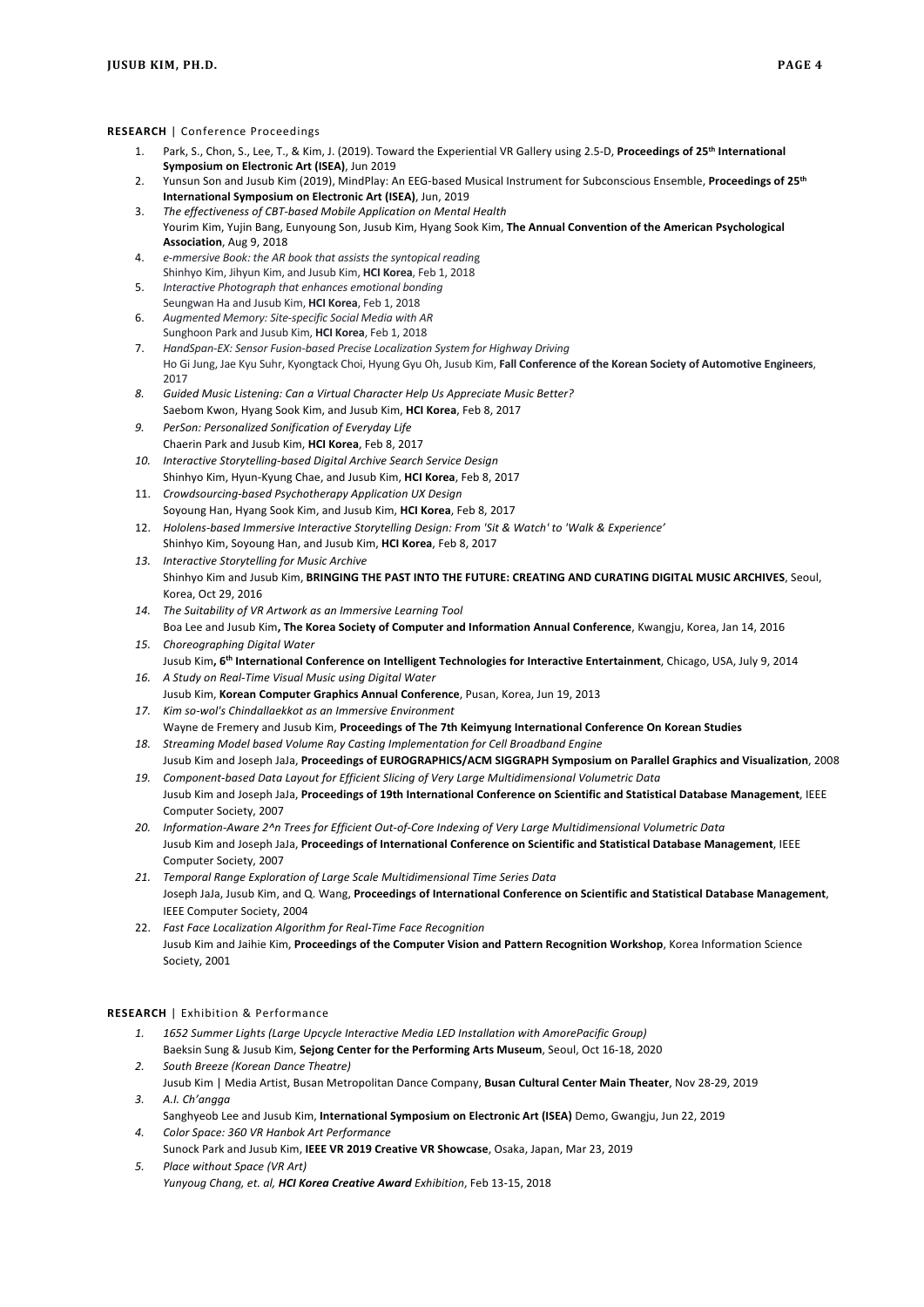- *6. e-mmersice book: the AR book that assists syntopical reading (Hololens-based App Demo)* Shinhyo Kim, Jihyun Park, and Jusub Kim, **9th Augmented Human International Conference**, Seoul, Feb 7, 2018 7. *Augmented Memory: Site-Specific Social Media with A*R (AR app demo)
- Sunghoon Park and Jusub Kim, **9th Augmented Human International Conference**, Seoul, Feb 7, 2018 *8. Earth Moving (Korean dance theater)*
- Jusub Kim | Live Animation & Creative Technology Director, **Seoul Namsan Gugakdang** (Traditional Theater), Dec 8-9, 2017 *9. Classic, Technology, and Peace (Classical concert)*
- Jusub Kim | Live Animation & Creative Technology Director, **Seoul Yangcheon Arts Center**, Nov 24, 2017 *10. ITU Telecom World 2017 Opening Performance*
- Jusub Kim | Live Animation & Creative Technology Director | **Busan Exhibition & Convention Center**, Sep 25, 2017 *11. A Dream of A Butterfly - After 4 (Korean Dance Performing Art)*
- *Jusub Kim | Creative Technology Director | National Gugak Center, Seoul, Korea, Apr 21, 2017 12. HoloStory (Hololens-based Storytelling App)*
- Shinhyo Kim, Soyoung Han, and Jusub Kim, **HCI Korea Creative Award** Exhibition, Feb 8-10, 2017 *13. Byo (Myo-seonsor based ballet sonification)*
- Minsu Kang, Chaerin Park, and Jusub Kim, **HCI Korea Creative Award** Exhibition, Feb 8-10, 2017 14. *A Dream of A Butterfly - After 4 (Korean Dance Performing Art)*
- Jusub Kim | Creative Technology Director, **National Theatre of Korea**, Seoul, Korea, Dec 3, 2016 *15. 360 VR Hanbok Art Performance – Color Space (360 VR Video)*
- Jusub Kim and Sunok Park, Performed and Filmed at **Mary Hall**, **Sogang University**, Seoul, Korea, Feb 1, 2016 16. *Pan - Push/Pull (Korean Dance Performing Art)*
- Jusub Kim | Creative Technology Director, **Seoul Performing Arts Festival**, Seoul, Korea, Oct 27, 2015 17. *Ensemble of Electronic Music & Piano (Classical Music Concert)*
- Jusub Kim | Visual Art Director, **Seoul Arts Center**, Jun 19, 2015 18. *Touching the Poem (Virtual Reality app)*
- Seyeong Kim, Wayne de Fremery, Jusub Kim, **HCI Korea Creative Award** Exhibition, Dec 10-12, 2015 19. *Listening to the Outside (Mobile app)*
- Chaelin Park, Jisu Park, Jusub Kim, **HCI Korea Creative Award** Exhibition, Feb 12-14, 2014 20. *Monet listens to Debussy (New Media Performance)*
- Jusub Kim, **Suseong Artpia Concert Hall**, Daegu, Korea, Nov 23, 2013
- 21. *The Watery Piano (New Media Art Installation)* Jusub Kim, **PyungChang Biennale**, PyungChang, Korea, Jul 20-Aug 31, 2013
- 22. *Digital Dance: The Watery Extension of Man (New Media Performance)* Jusub Kim, 13th International Conference on New Interfaces for Musical Expression (NIME), KAIST, Korea, May 27, 2013

### **SERVICE** | Master & Ph.D. Thesis Examining Committees

- 1. Ph.D. Seunghyun Kim (advisor: Sooyoung Lee), Department of Mass Communications, Sogang University, Dec 2020
- 2. Ph.D. Yongchun Lim (advisor: Moonryul Jung), Graudate School of Media, Sogang University, Jun 2020
- 3. Master of Arts & Science, Minwook Park (advisor: Yongsoon Choi), Department of Art & Technology, Sogang University, Dec 2020
- 4. Master of Arts & Science, Hangyeol Cho (advisor: Yongsoon Choi), Department of Art & Technology, Sogang University, Dec 2020
- 5. Master of Arts & Science, Young Ahn (advisor: Yongsoon Choi), Department of Art & Technology, Sogang University, Dec 2019
- 6. Master of Arts & Science, Sumin Shin (advisor: Yongsoon Choi), Department of Art & Technology, Sogang University, Dec 2018
- 7. Master of Arts & Science, Jane Seo (advisor: Yongsoon Choi), Department of Art & Technology, Sogang University, Dec 2017
- 8. Master of Arts & Science, Yongseok Hong (advisor: Yongsoon Choi), Department of Art & Technology, Sogang University, Dec 2017
- 9. Master of Arts & Science, Yunseo Choi (advisor: Yongsoon Choi), Department of Art & Technology, Sogang University, Dec 2017
- 10. Ph.D., Heesuk Baik (advisor: Sangwook Lee), Graduate School of Media, Sogang University, Jun 2017
- 11. M.S., Dongyoung Lee (advisor: Moonryul Jung), Graduate School of Media, Sogang University, Jun 2015
- 12. M.S., Juan Jo (advisor: Moonryul Jung), Graduate School of Media, Sogang University, Jun 2015
- 13. Ph.D., Byungjun Jang (advisor: Insung Im), Dept. of Computer Science and Engineering, Sogang University, Apr 2013

## **SERVICE** | On-Campus Committees

| 1. | School of Media, Arts, and Science, Sogang University                                                |                    |
|----|------------------------------------------------------------------------------------------------------|--------------------|
|    | <b>Chair of Future Education Committee</b>                                                           | $2018.3 - 2018.6$  |
| 2. | Communication Center, Sogang University                                                              |                    |
|    | <b>Member of Steering Committee</b>                                                                  | 2020.11 - Present  |
| 3. | Ministry of Science, ICT, and Future Planning   Software-driven University Program at Sogang Univ.   |                    |
|    | <b>Member of Steering Committee</b>                                                                  | $2015.10 - 2021.2$ |
| 4. | Ministry of Education   CK-II Program   "Humanities, Art, and Technology" Integrative Education Team |                    |
|    | <b>Director</b>                                                                                      | $2014.7 - 2019.2$  |
|    | Total Grant Awarded: 3 million USD, Duration: 5 years                                                |                    |
| 5. | Ministry of Education   LINC Program (Industry-University Cooperation) at Sogang Univ.               |                    |
|    | <b>Member of Planning Committee</b>                                                                  | $2014.1 - 2014.2$  |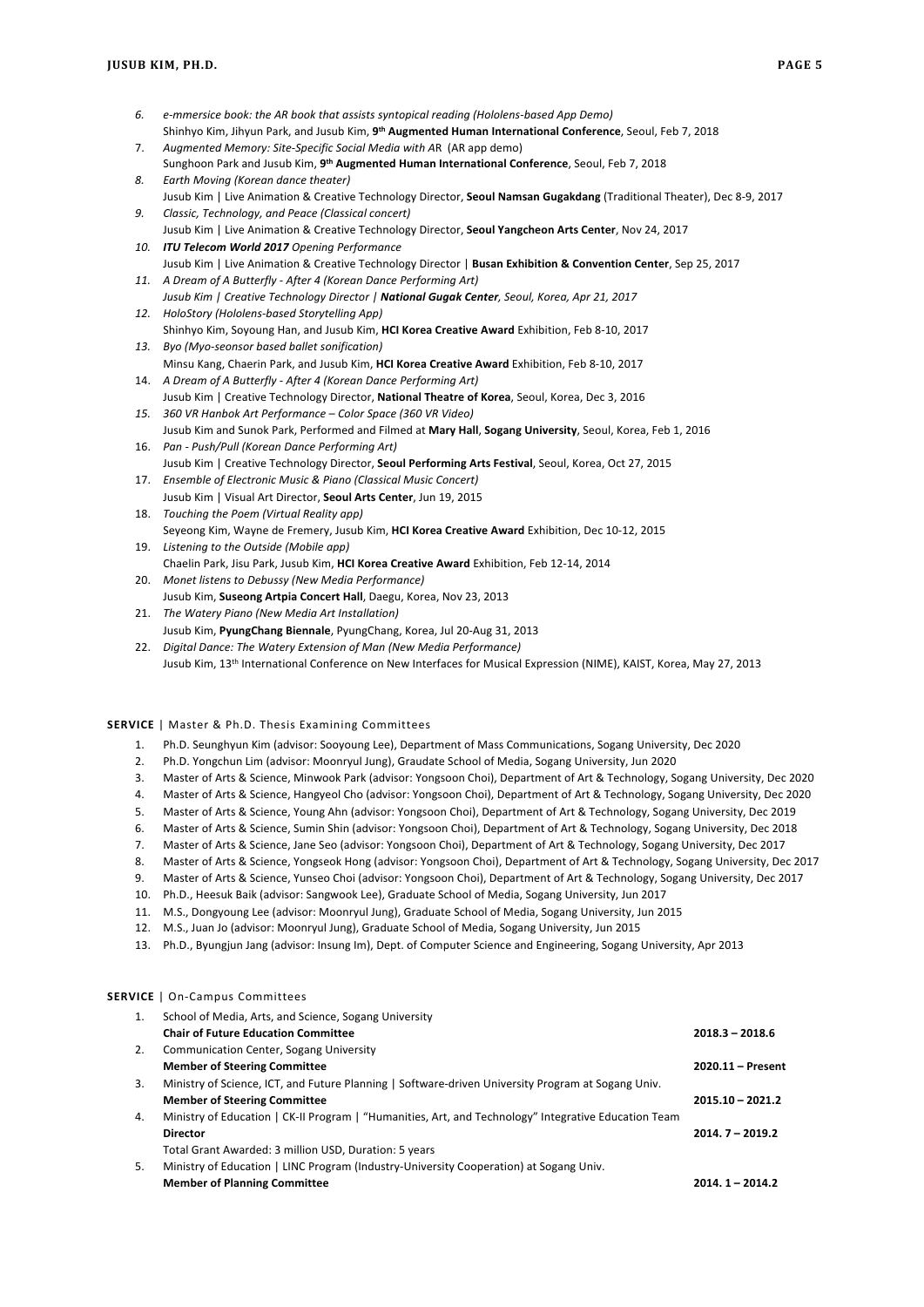| 6.  | Convergence Software Major, Sogang University, Seoul, South Korea<br><b>Member of Steering Committee</b>              | 2013. 9 - Present  |
|-----|-----------------------------------------------------------------------------------------------------------------------|--------------------|
| 7.  | Dept. of Art & Technology, Sogang University, Seoul, South Korea                                                      |                    |
|     | <b>Founding Department Chair</b>                                                                                      | $2012.3 - 2017.12$ |
| 8.  | Art & Technology Conference, Sogang University, Seoul, South Korea                                                    |                    |
|     | <b>Conference Chair</b>                                                                                               | 2012 - 2017        |
|     | Annual Conference organized by Dept. of Art & Technology (exhibition, performance, workshop, seminar, etc.)           |                    |
|     |                                                                                                                       |                    |
|     | <b>SERVICE</b>   Off-Campus Committees                                                                                |                    |
| 1.  | National Folk Museum of Korea - Children's Museum, South Korea                                                        |                    |
|     | <b>Member of the Advisory Committee</b>                                                                               | 2020.10            |
| 2.  | Arts Council Korea, South Korea   2020 Art & Tech Award Program                                                       |                    |
|     | <b>Member of the Jury Committee</b>                                                                                   | 2020.10            |
| 3.  | KOCCA (Korea Creative Content Agency), South Korea   Content Impact Program                                           |                    |
|     | Member of the Mentoring & Jury Committee                                                                              | $2020.8 - 2020.11$ |
| 4.  | National Intangible Heritage Center, South Korea                                                                      |                    |
|     | <b>Member of the Technical Advisory Committee</b>                                                                     | $2020.6 - 2020.12$ |
| 5.  | UKC (US-Korea Conference) 2019   CIT (Computer Science & Information Technology) Symposium   Chicago, USA             |                    |
|     | Co-Chair                                                                                                              | 2019.8             |
| 6.  | Southern California Korean American Software Pioneer Hackathon   University of Southern California   CA, USA          |                    |
|     | <b>Member of the Jury</b>                                                                                             | 2019.7             |
| 7.  | Korea Arts Management Service   Art Hackathon 'Customized Cultural Service'                                           |                    |
|     | <b>Member of the Jury</b>                                                                                             | 2017.11            |
| 8.  | KAIST   4 <sup>th</sup> Industrial Revolution & Postmodernism                                                         |                    |
|     | <b>Member of the Panel</b>                                                                                            | 2017.7             |
| 9.  | Art Center Nabi   Global AI Hackathon                                                                                 |                    |
|     | Member of the Jury                                                                                                    | 2016.12            |
|     | 10. Korea Arts Management Service   Art Hackathon 'Drones and Robots'                                                 |                    |
|     | <b>Member of the Jury</b>                                                                                             | 2016.11            |
|     | 11. Seoul Museum of Art   Dreamworks Animation Special Exhibition                                                     |                    |
|     | <b>Member of Advisory Committee</b>                                                                                   | 2016.1             |
|     | 12. Korea Ministry of Culture, Sports, and Tourism   Arts Council Korea   National Competency Standards               |                    |
|     | Member of the Standard Establishment Committee in Performing Arts Area                                                | 2014.3-2014.10     |
|     | 13. Korea Ministry of Culture, Sports, and Tourism   Korea Creative Content Agency   Creative Talent Development Team |                    |
|     | <b>Member of Advisory Committee</b>                                                                                   | 2013 - 2015        |
| 6.  | Korea Computer Graphics Society   Annual Conference                                                                   |                    |
|     | <b>Program Committee</b>                                                                                              | 2014 - 2018        |
| 7.  | International Digital Production Symposium, Los Angeles, CA                                                           |                    |
|     | <b>Program Committee</b>                                                                                              | 2012.8             |
| 8.  | Korean Computer Scientists and Engineers Association in America, Technical Symposium, San Jose, CA, USA               |                    |
|     | <b>Communication Chair</b>                                                                                            | 2011.12            |
| 9.  | Korean Scientists and Engineers Association - Southern California Branch, Technical Conference, Norwalk, CA, USA      |                    |
|     | <b>Publication Chair</b>                                                                                              | 2011.2             |
|     | 10. Korean Computer Scientists and Engineers Association in America<br><b>Member of Steering Committee</b>            |                    |
| 11. | Korean Scientists and Engineers Association - Southern California Branch                                              | 2010. 1 – 2012. 2  |
|     | <b>Member of Steering Committee</b>                                                                                   | 2010. 1 - 2012. 2  |
|     | 12. Korean Computer Scientists and Engineers Association in America, Technical Symposium, Vienna, VA, USA             |                    |
|     | <b>Poster Chair</b>                                                                                                   | 2010.11            |
|     |                                                                                                                       |                    |

## **SERVICE** | Academic Review

- 1. **Leonardo**, The International Society for the Arts, Sciences and Technology
- 2. **International Journal of Human-Computer Interaction**
- 3. **IEEE Virtual Reality**, IEEE Computer Society
- 4. **ACM IUI** (Intelligent User Interfaces)
- 5. **Journal of Design Convergence Study**, Society of Design Convergence
- 6. **Korea Computer Graphics Society**

# **INVITED TALKS**

*1. Designing Storytelling Futures* **Korea Design-Science Society**, 2019 Fall International Conference, Special Session on Digital Transformation, Kintex, Nov 9, 2019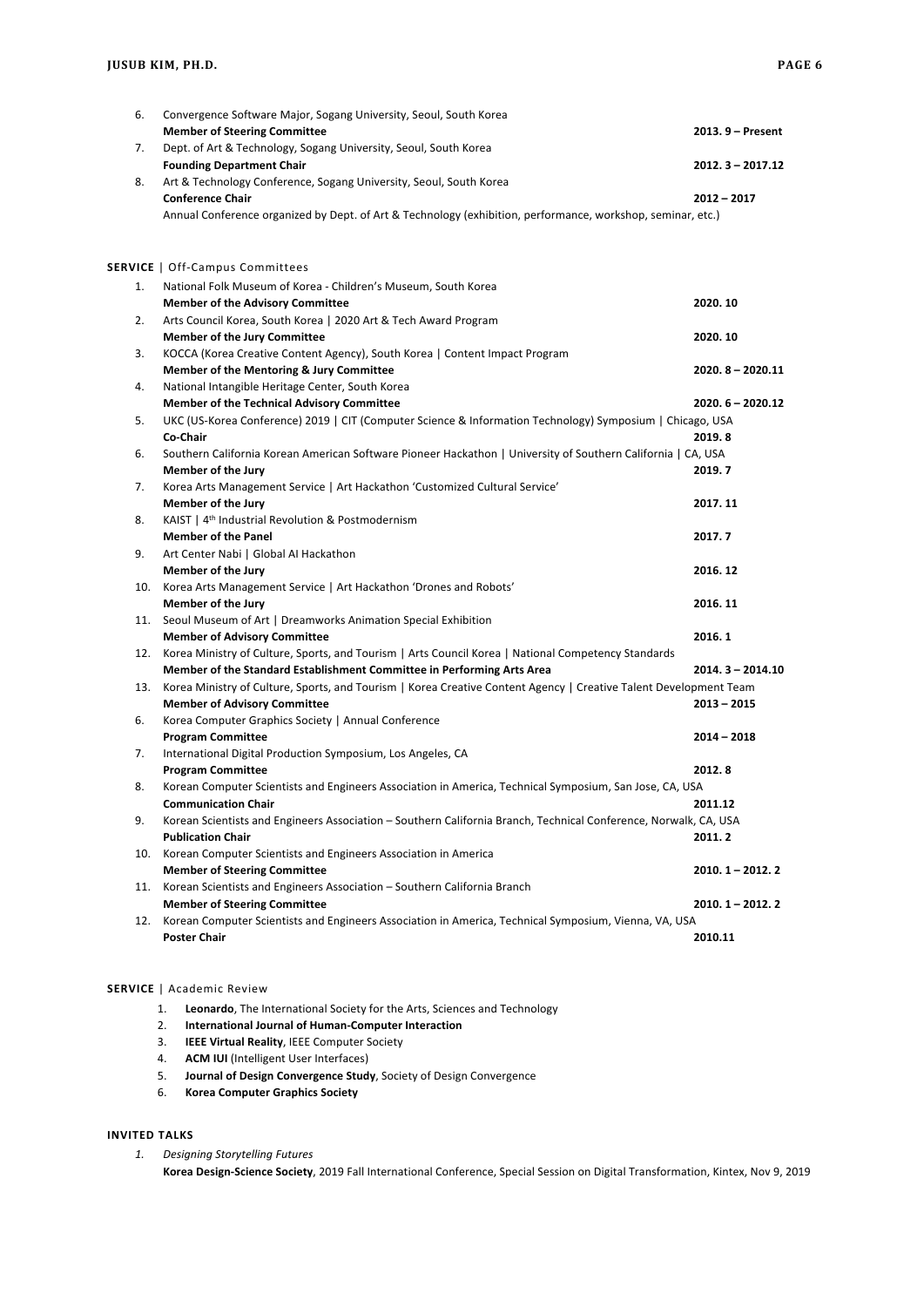- 2. *Creative Computing* **College of Media Arts & Design, Drexel University, PA**, USA, Jul 22, 2019 3. *Creative Computing*
- **College of Engineering, Bridgeport University, CT**, USA, Feb 28, 2019
- *4. Content of the Future* **Sogang University**, Jun 7, 2017
- 5. *Positive Computing*
- **St. Mary Hospital, Catholic University,** Uijeongbu, Dec 16, 2016
- *6. Content of the Future* **Gyunggi Creative Korea Innovation Center**, Oct 21, 2016
- *7. Dance and Technology* **Korea National Contemporary Dance Company**, **Seoul Arts Center,** Sep 28, 2016
- *8. Humanities, Art, and Technology Integrative Education*
- **WEEF** 2016 (2016.11), **Hanyang University** (2016.6), **Hongik University** (2016.2), **Inha University** (2016.1)
- 9. *Culture and Technology* **Kwangju Government Official Training Institute (**2016.6, 2016.7)
- *10. Rendering Challenges in Motion Picture Studios* **International Workshop on Exascale Supercomputing**, Seoul, Korea, Nov 4, 2011 *11. Film Visual Effects & Challenges*
- *US Korea Scientists and Engineers Association Regional Technical Conference, Norwalk, CA, Feb 13, 2010*
- *12. C-Ray: Interactive Volume Ray-Casting on Cell/B.E.* Competition Winner Presentation | **The First Power Architecture Developer Conference**, Austin, Texas, Sep 24-25, 2007

## **PATENTS**

- 1. News Comment Visualization System for Solving Hate Comment Problems, Jihyun Park and Jusub Kim, **Patent Pending in Korea**, Jun 26, 2020
- 2. Interactive Photograph that enhances emotional bonding Seungwan Ha and Jusub Kim, **Patent Pending in Korea**, Apr 19, 2018
- 3. e-mmersive book: the AR book that assists the syntopical reading Shinhyo Kim and Jusub Kim, **Patent Pending in Korea**, May 9, 2018 4. Music Interaction Home Robot System
- Shinhyo Kim, Yeorim Choi, Yongsuk Hong, Jaein Seo, Jusub Kim, **Patented in Korea (No. 10-2119701)**, Jun 1, 2020 5. *Crowdsourcing based Psychotherapy Methods*
- Hyang Sook Kim and Jusub Kim, **Patent Pending in Korea**, Feb 22, 2017 6. *Mobile App based Real-time BGM Generator*
- Chaerin Park, Jisu Park, and Jusub Kim, **Patented in Korea (No. 10-1657975),** Sep 9, 2016 7. *Poem Visualization using L-System*
- Jusub Kim and Wayne de Fremery, **Patented in Korea (No. 10-1543634)**, Aug 5, 2015
- *8. Music Fountain Controlling Methods and Systems based on Emotions* Jusub, **Patented in Korea (No. 10-1506667)**, Mar 23, 2015

## **MEMBERSHIPS**

- 1. HCI Korea Society
- 2. Korea Computer Graphics Society
- 3. ACM SIGGRAPH
- 4. IEEE Computer Society

## **AWARDS AND HONORS**

| 1.  | Outstanding Research Award, Sogang University                                                       | 2019 |
|-----|-----------------------------------------------------------------------------------------------------|------|
| 2.  | Outstanding Teaching Award, Sogang University                                                       | 2019 |
| 3.  | Ranked No.1 in Creative Korea (CK-II) Program Midterm-Evaluation, Korea Ministry of Education       | 2016 |
| 4.  | Outstanding Research Award, Sogang University                                                       | 2015 |
| 5.  | Selected, Project VIA (Visual Arts Research Trip to Ars Electronica), Korea Arts Management Service | 2015 |
| 6.  | Special Award in New Media Art (The Watery Piano), PyungChang Biennale, PyungChang, Korea           | 2013 |
| 7.  | Winner (3rd place), <b>IBM Cell Processor Top Innovator International Software Contest</b> , USA    | 2007 |
| 8.  | Pre-doctoral Fellowship, NIH (National Institutes of Health), USA                                   | 2006 |
| 9.  | National Scholarship (USD 60,000) for Ph.D. in Computer Science,                                    |      |
|     | Korea Ministry of Information and Communication                                                     | 2002 |
| 10. | Excellent New Employee Award, Samsung SDS, Korea                                                    | 2002 |
| 11. | The Highest Honor, Yonsei University, Korea                                                         | 1996 |